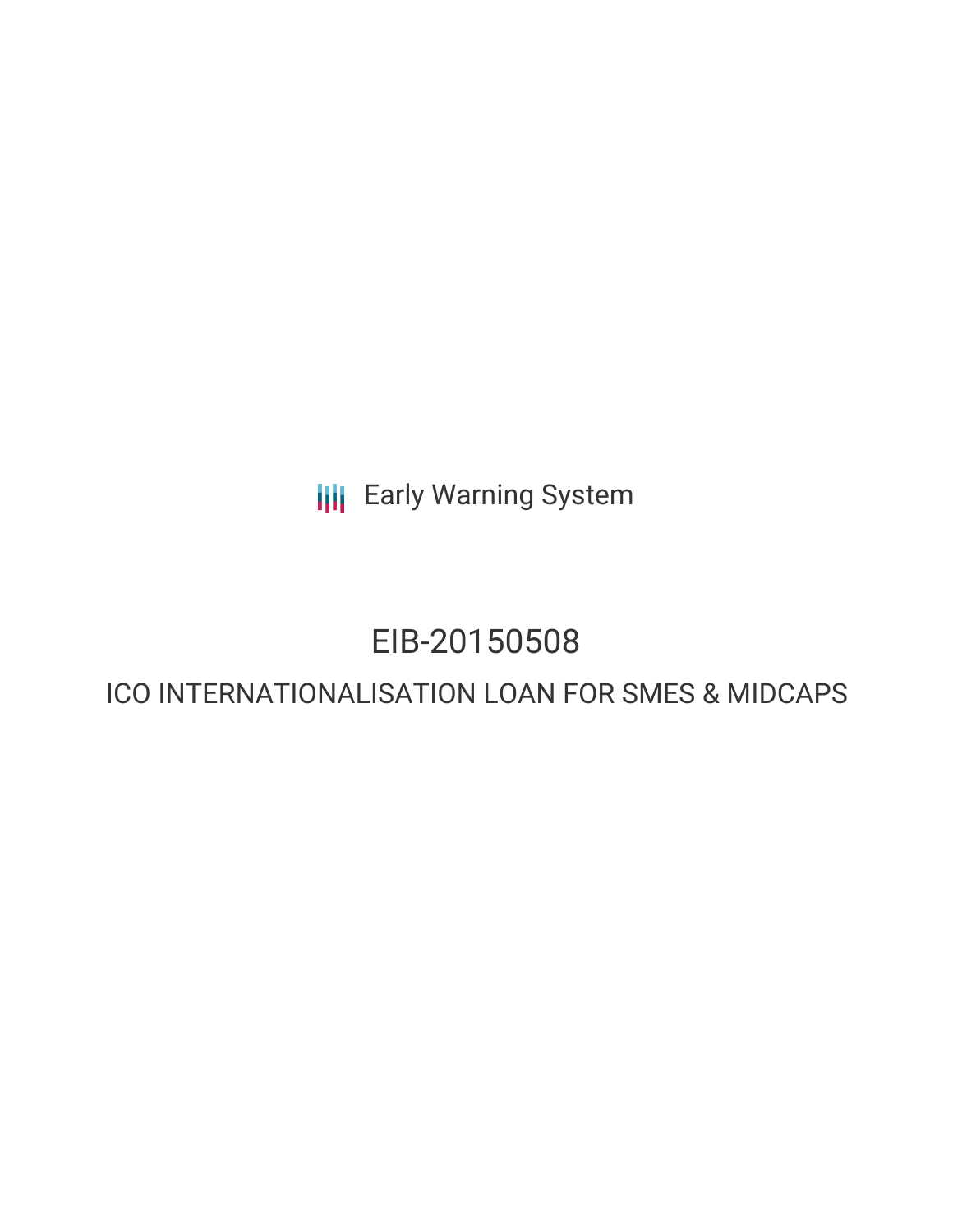#### **Quick Facts**

| <b>Countries</b>               | Spain                          |
|--------------------------------|--------------------------------|
| <b>Financial Institutions</b>  | European Investment Bank (EIB) |
| <b>Status</b>                  | Approved                       |
| <b>Bank Risk Rating</b>        |                                |
| <b>Voting Date</b>             | 2016-06-17                     |
| <b>Borrower</b>                | ACCEPTABLE BANK(S) - TBD       |
| <b>Sectors</b>                 | Finance                        |
| <b>Investment Amount (USD)</b> | \$563.77 million               |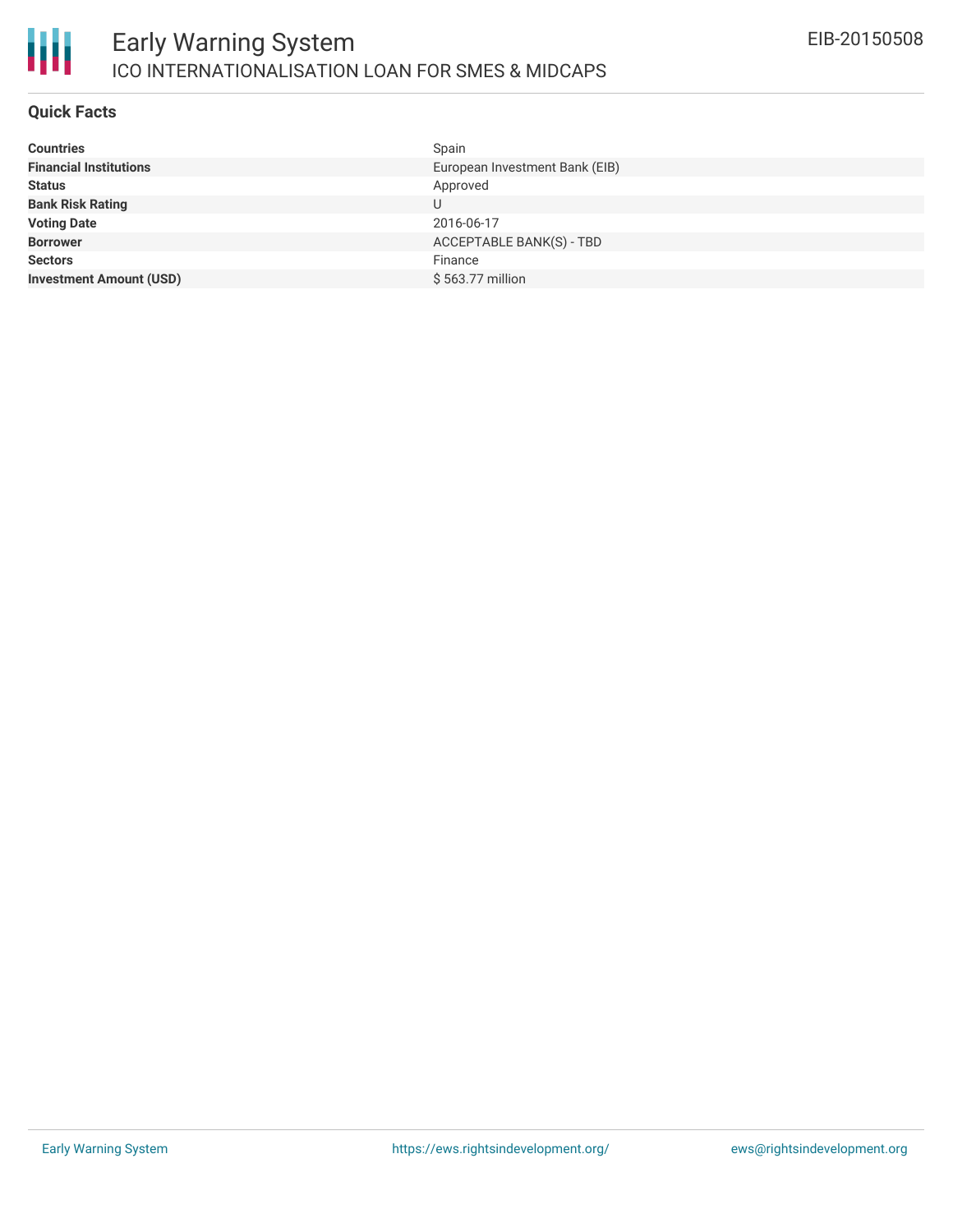

## **Project Description**

The EIB is providing a loan to finance small and medium-sized investments promoted by small and medium-sized enterprises (SMEs) and midcaps in their internationalization activities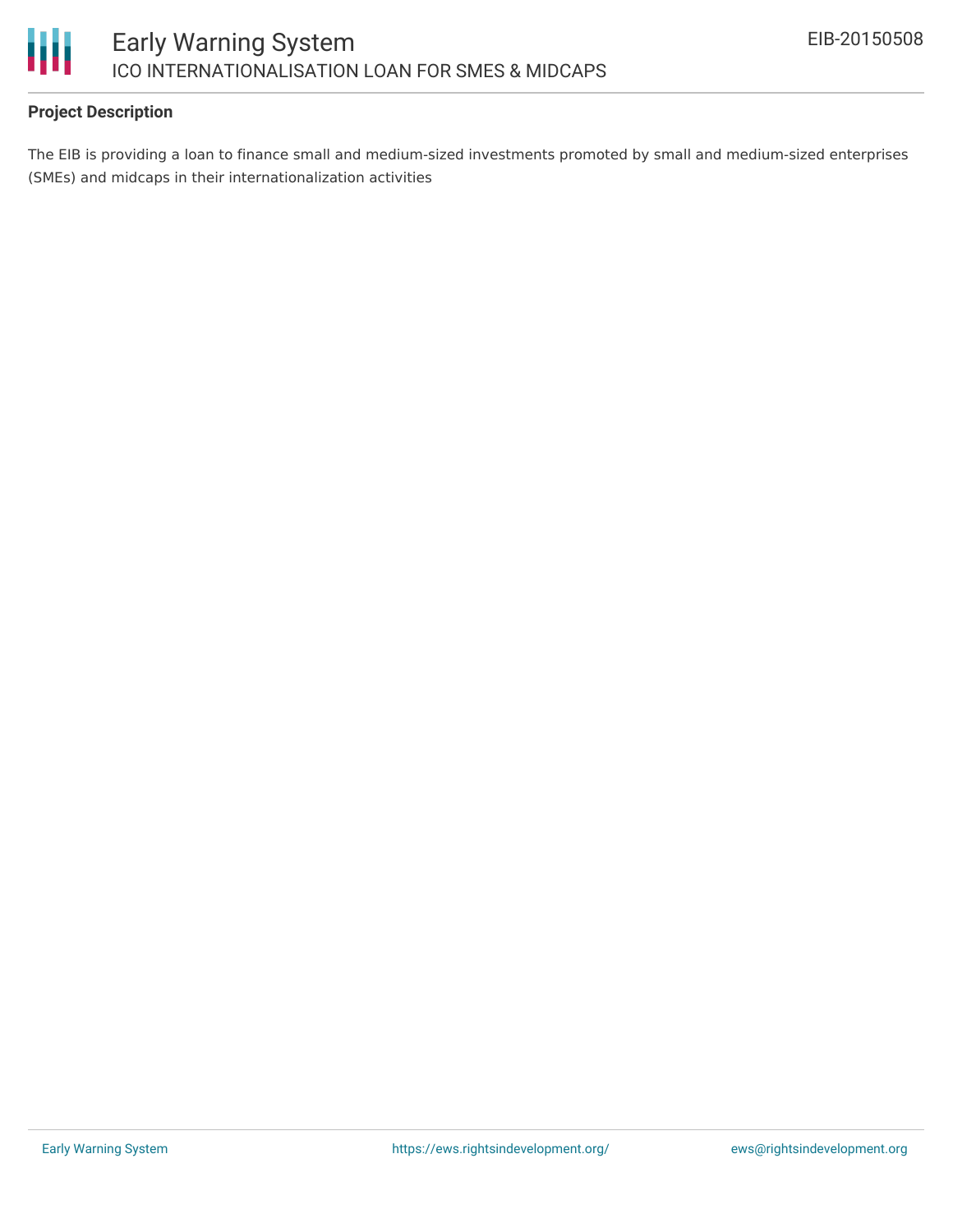### 朋 Early Warning System ICO INTERNATIONALISATION LOAN FOR SMES & MIDCAPS

## **Investment Description**

European Investment Bank (EIB)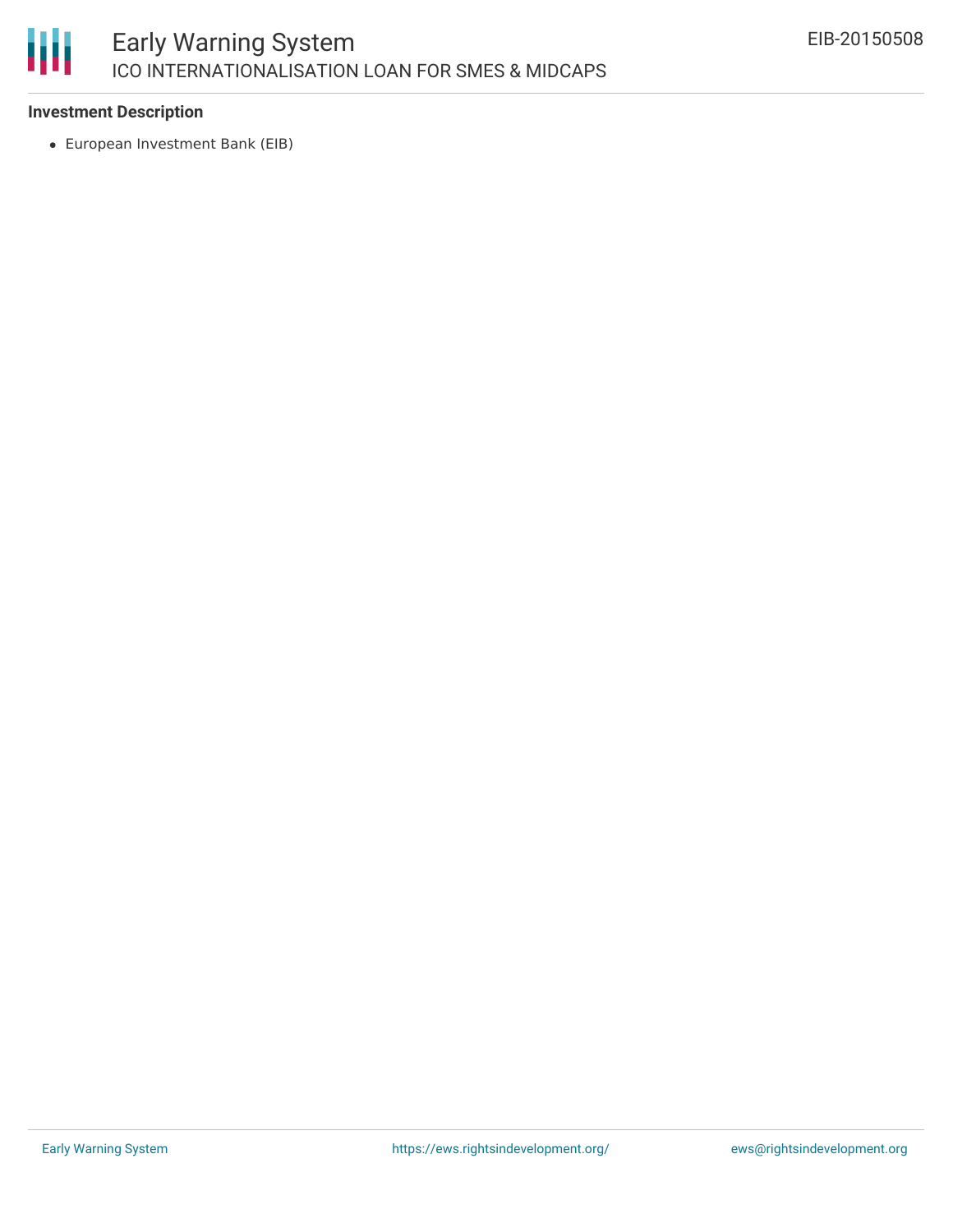#### **Contact Information**

#### ACCOUNTABILITY MECHANISM OF EIB

The EIB Complaints Mechanism is designed to facilitate and handle complaints against the EIB by individuals, organizations or corporations affected by EIB activities. When exercising the right to lodge a complaint against the EIB, any member of the public has access to a two-tier procedure, one internal - the Complaints Mechanism Office - and one external - the European Ombudsman. A complaint can be lodged via a written communication addressed to the Secretary General of the EIB, via email to the dedicated email address complaints@eib.org, by completing the online complaint form available at the following address: http://www.eib.org/complaints/form, via fax or delivered directly to the EIB Complaints Mechanism Division, any EIB local representation office or any EIB staff. For further details, check: http://www.eib.org/attachments/strategies/complaints\_mechanism\_policy\_en.pdf

When dissatisfied with a complaint to the EIB Complaints Mechanism, citizens can then turn towards the European Ombudsman. A memorandum of Understanding has been signed between the EIB and the European Ombudsman establishes that citizens (even outside of the EU if the Ombudsman finds their complaint justified) can turn towards the Ombudsman on issues related to 'maladministration' by the EIB. Note that before going to the Ombudsman, an attempt must be made to resolve the case by contacting the EIB. In addition, the complaint must be made within two years of the date when the facts on which your complaint is based became known to you. You can write to the Ombudsman in any of the languages of the European Union. Additional details, including filing requirements and complaint forms, are available at: http://www.ombudsman.europa.eu/atyourservice/interactiveguide.faces